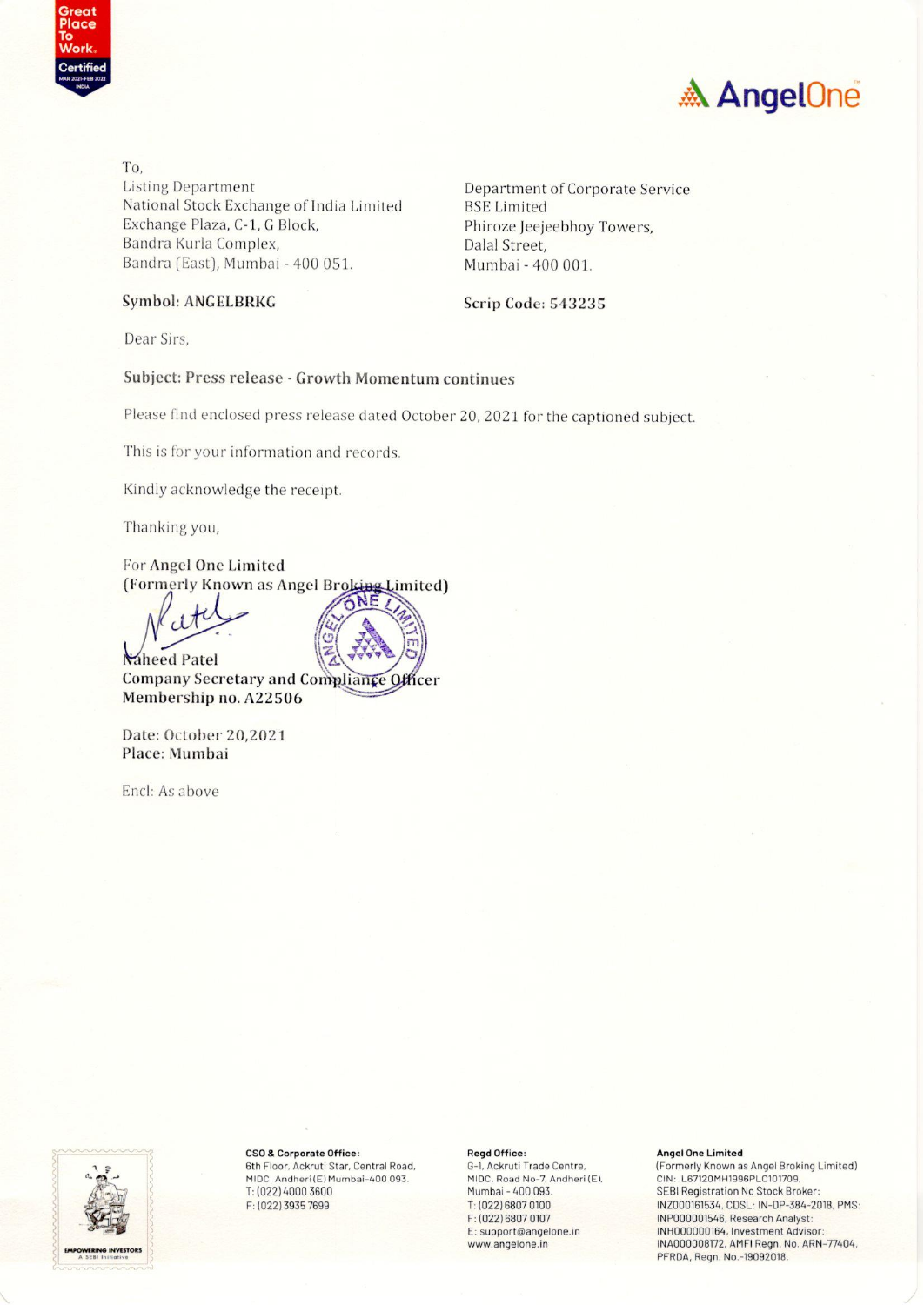

## Growth Momentum Continues

Mumbai, October 20<sup>th</sup>, 2021: Angel One Limited (BSE: 543235) (NSE: ANGELBRKG), announced its unaudited consolidated financial results for the quarter and half year ended on  $30<sup>th</sup>$ September 2021.



| <b>Key Performance Highlight</b>                             | 02'22            | <b>QoQ Growth</b> | <b>YoY Growth</b> |
|--------------------------------------------------------------|------------------|-------------------|-------------------|
| <b>Highest Gross Client Addition</b>                         | $1.3 \text{ mm}$ | 6%                | 132%              |
| <b>Highest Incremental NSE Active</b><br><b>Clients</b>      | $0.5$ mn         | 17%               | 100%              |
| <b>Highest Number of Trades</b>                              | 288 mn           | 16%               | 81%               |
| <b>Highest Avg. Daily Turnover</b>                           | ₹5.8 trn         | 27%               | 352%              |
| <b>Overall Retail Equity Turnover</b><br><b>Market Share</b> | 21.2%            | $\bigcup$ 157bps  | 886bps            |
| Avg. Client Funding Book Size                                | ₹15.3 bn         | 25%               | 85%               |
| <b>Total Gross Revenues</b>                                  | ₹5,382 mn        | 13%               | 69%               |
| Profit from continuing operations                            | ₹1,343 mn        | 11%               | 80%               |





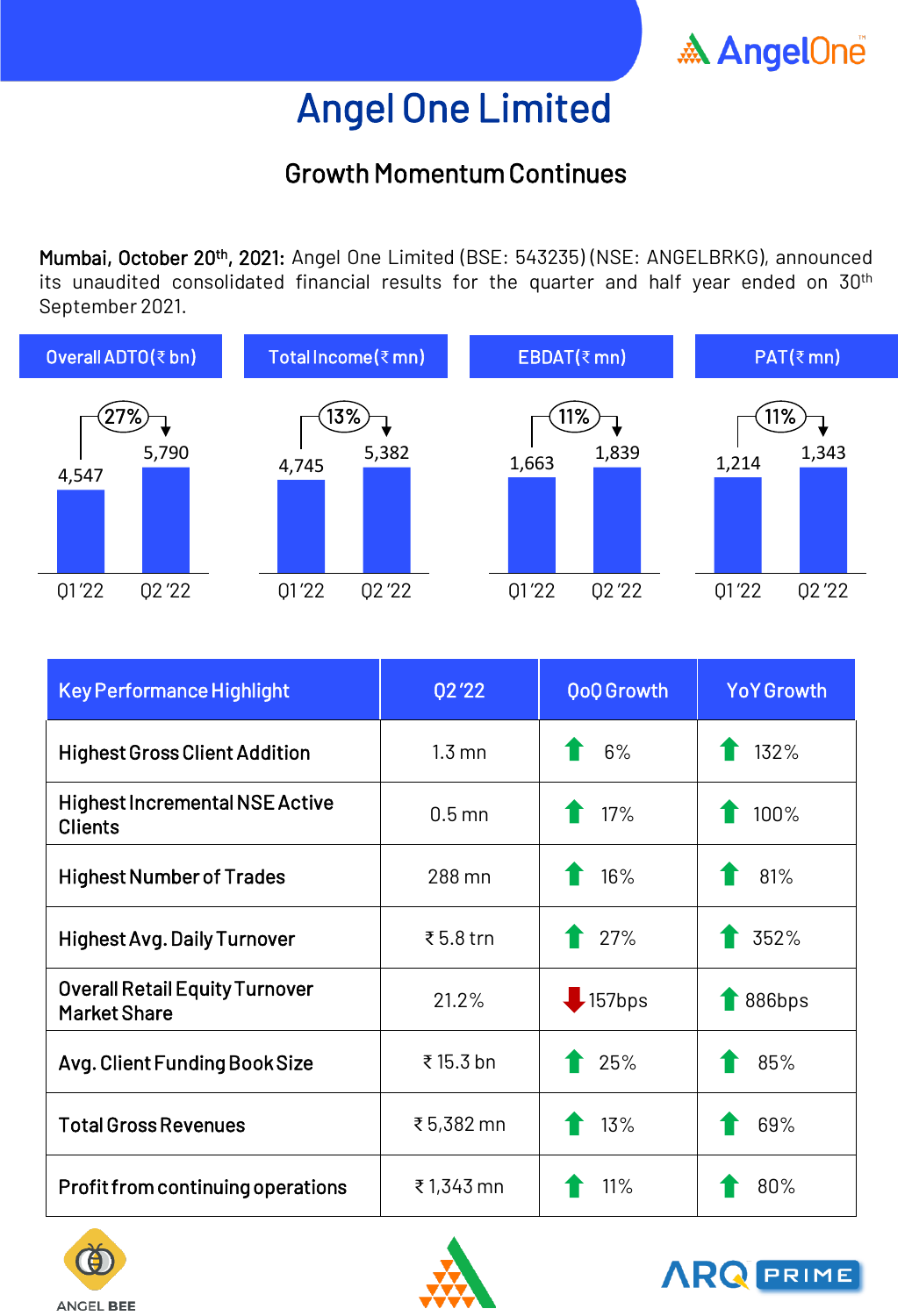

Mr. Dinesh Thakkar, Chairman & MD said, "Angel is amongst the fore-runners and has played a significant role in diversifying India's equity culture, as we continue to witness strong addition. Our robust digital platforms are well accepted by the Gen Z and millennials. We continue to augment our technology and products by upskilling our artificial intelligence, machine learning and data science capabilities, to provide clients with seamless and best in class experience.

During the quarter, we onboarded some of the best talent in technology and product development, as Jyotiswarup Raiturkar, joined us as Chief Technology Officer along with other senior and mid level executives at our product development center in Bengaluru. This will help us to develop planet scale products and solutions, while keeping simplicity, reliability, and efficiency at our core.

We submitted our application with SEBI, for an in principal approval to set up our AMC. This will be one of the key levers for us, as we progress towards offering wealth-tech solutions.

The effervescence and freshness of our Angel One brand and its endorsement by our target client base has been further riveted with 'Angel Broking Limited' being rechristened as 'Angel One Limited'.

The Board of Directors have approved distribution of 35% of Q2 FY2022 consolidated profit as 2nd interim dividend."

Mr. Narayan Gangadhar, Chief Executive Officer said, "For the 2<sup>nd</sup> consecutive quarter, we acquired more than 1.2mn clients which demonstrates our robust processes, strong performance marketing, backed by our efficacious technology & product suite. With this, our total client base expanded to 6.5 mn clients. Growing client base, and a corresponding increase in active client base, led to continued improvement in our operating and financial metrics.

We have expanded our product and technology talent base. Our focus will be on modernizing systems, leveraging cloud capabilities, enhancing product reliability, security and attaining shorter time to market, while also using advanced artificial intelligence, machine learning and data science techniques to build our next-gen Super-App with personalized journeys.

In our pursuit to democratize stock broking and attain leadership position, we are constantly improving our products and adding newer features and services. We are well placed to capitalise on the massive growth opportunity that is unfolding for Fintech players like us."





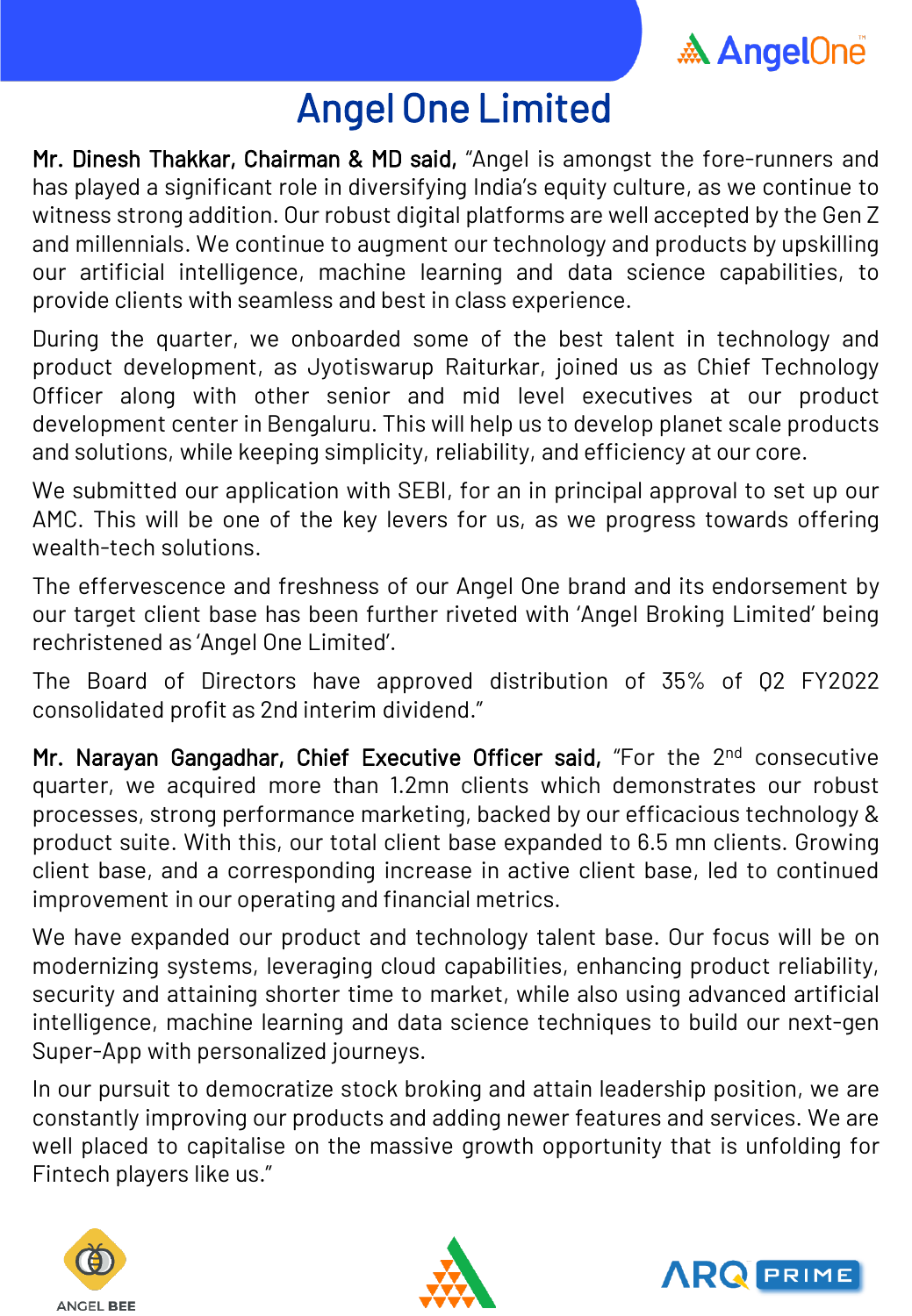

### Business Performance at a Glance:

#### Angel's Turnover Market Share

| <b>Particulars</b> | <b>Q2FY22</b> | 01FY22 | Growth     |
|--------------------|---------------|--------|------------|
| Overall Equity     | 21.2%         | 22.7%  | $-157$ bps |
| F&0                | 21.3%         | 22.9%  | $-167$ bps |
| Cash               | 14.0%         | 13.8%  | 14 bps     |
| Commodity          | 27.7%         | 25.8%  | 197 bps    |

### Angel's Average Daily Turnover (ADTO)

| Particulars $(\bar{\tau}$ bn) | <b>Q2FY22</b> | 01FY22 | Growth   |
|-------------------------------|---------------|--------|----------|
| Overall Equity                | 5,790         | 4,547  | 27.3%    |
| F&0                           | 5,642         | 4,394  | 28.4%    |
| Cash                          | 50            | 60     | $-17.4%$ |
| Commodity                     | 60            | 55     | 8.3%     |

### **Client Additions**

◬ Company witnessed strong gross addition in client base by 1.3 mn clients in Q2FY22 as compared to 1.2 mn clients in Q1FY22

#### Total Income

- $\clubsuit$  ₹ 5,382 mn in Q2FY22 vs ₹ 4,745 mn in Q1FY22, a growth of 13.4% QoQ basis
- $\triangle$  Income growth was aided by strong client addition

### **EBDAT**

- $\triangle$  ₹ 1,839 mn in Q2FY22 vs ₹ 1,663 mn in Q1FY22, a growth of 10.6% QoQ basis
- $\mathbb{A}$ EBDAT Margin (as % of Net Income) remained stable at 47.4%

### **Profit After Tax from continuing operations**

₹ 1,343 mn in Q2FY22 vs ₹ 1,214 mn in Q1FY22, a growth of 10.6% QoQ basis  $\mathbb{A}$ 

#### Dividend

 $\mathbb{A}$ The Board of Directors have recommended second interim dividend of Rs. 5.70/- per equity share of Rs. 10/- each, i.e. ~35% of consolidated profit aftertax, for the quarter





Financials are on consolidated basis